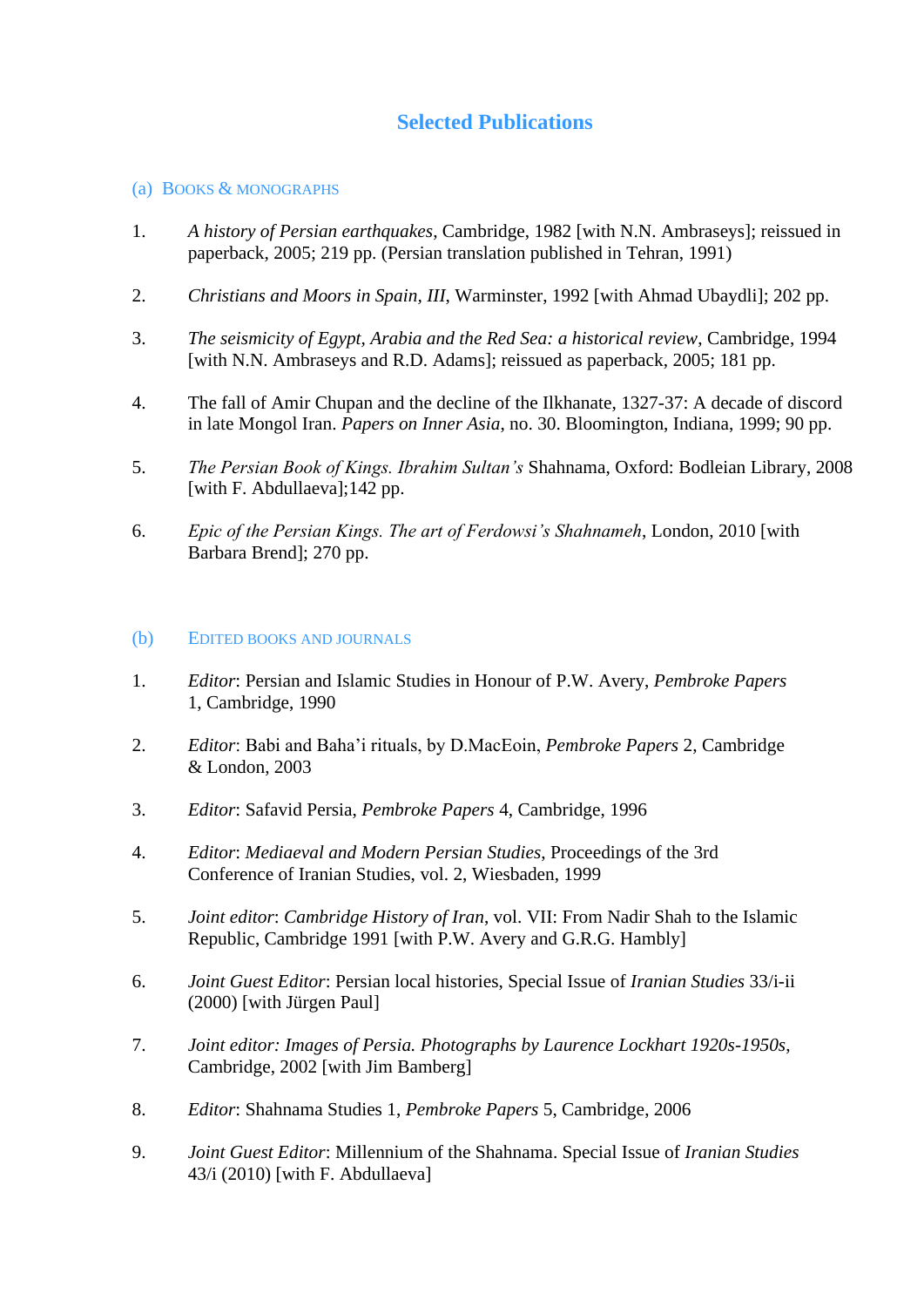- 10. *Editor*: *Persian Historiography*, *vol. X, A History of Persian Literature,* series ed. E. Yarshater, London, 2012 (and contributor of several chapters)
- 11. *Joint Editor*: *Shahnama Studies* II, Leiden, 2012 [with Gabrielle van den Berg]
- 12. *Joint Editor*: *Every Inch a King: Comparative studies on kings and kingship in the ancient and medieval worlds*, Leiden, 2012 [with Lynette Mitchell]
- 13. *Joint Editor*: *The Mongols' Middle East. Continuity and transformation in Ilkhanid Iran*, Leiden, 2016 [with Bruno de Nicola]
- 14. *Joint Editor*: *Shahnama Studies* III, Leiden, 2018 [with Gabrielle van den Berg]
- 15. *Editor*, *The Timurid century. The Idea of Iran*, volume IX (London: IB Tauris, 2020).

# (c) WEBSITE

Shahnama Project website,<http://shahnama.caret.cam.ac.uk/>(launched in 2005)

## (d) SELECTED PAPERS

- 1. "The seismicity of Kuhistan, Iran", *Geographical Journal* 143/ii (1977), pp. 179-99 [with N.N. Ambraseys]
- 2. "Earthquakes in the history of Nishapur", *Iran* 18 (1980), pp. 103-20 [Persian trans. publ. in *Ayandeh* 19 (1372/1994), pp. 888-913]
- 3. "Historical monuments and earthquakes in Tabriz", *Iran* 19 (1981), pp. 159-77
- 4. "Seismicity of Yemen", *Nature* 303 (1983), pp. 321-3 [with N.N. Ambraseys]
- 5. "The 1934 floods in Tabriz, N.W. Iran", *Disasters* 7/ii (1983), pp. 107-17 [reprinted in *Ekistics* 308 (1984), pp. 406-13]
- 6. "Meteorological hazards and disasters in Iran: a preliminary survey to 1950", *Iran* 22 (1984), pp. 113-50
- 7. "Sismicité historique de la Mer Rouge septentrionale", in *Tremblements de terre: histoire et archéologie*, Valbonne (1984), pp. 95-107
- 8. "An analysis of the eastern Mediterranean earthquake of 20 May 1202", in W.H.K. Lee, H. Meyers and K. Shimazaki (eds), *Historical seismograms and earthquakes of the world*, Academic Press: New York 1988, pp. 181-201 [with N. Ambraseys]
- 9. "The Persian famine of 1870-1872: prices and politics", *Disasters* 12/iv (1988), pp. 309-25 [revised reprint as "The Persian famine of 1870-72: prices and politics", in C. Geissler and D.J. Oddy (eds), *Food, diet and economic change past and present*, Leicester University Press 1993, pp. 133-50]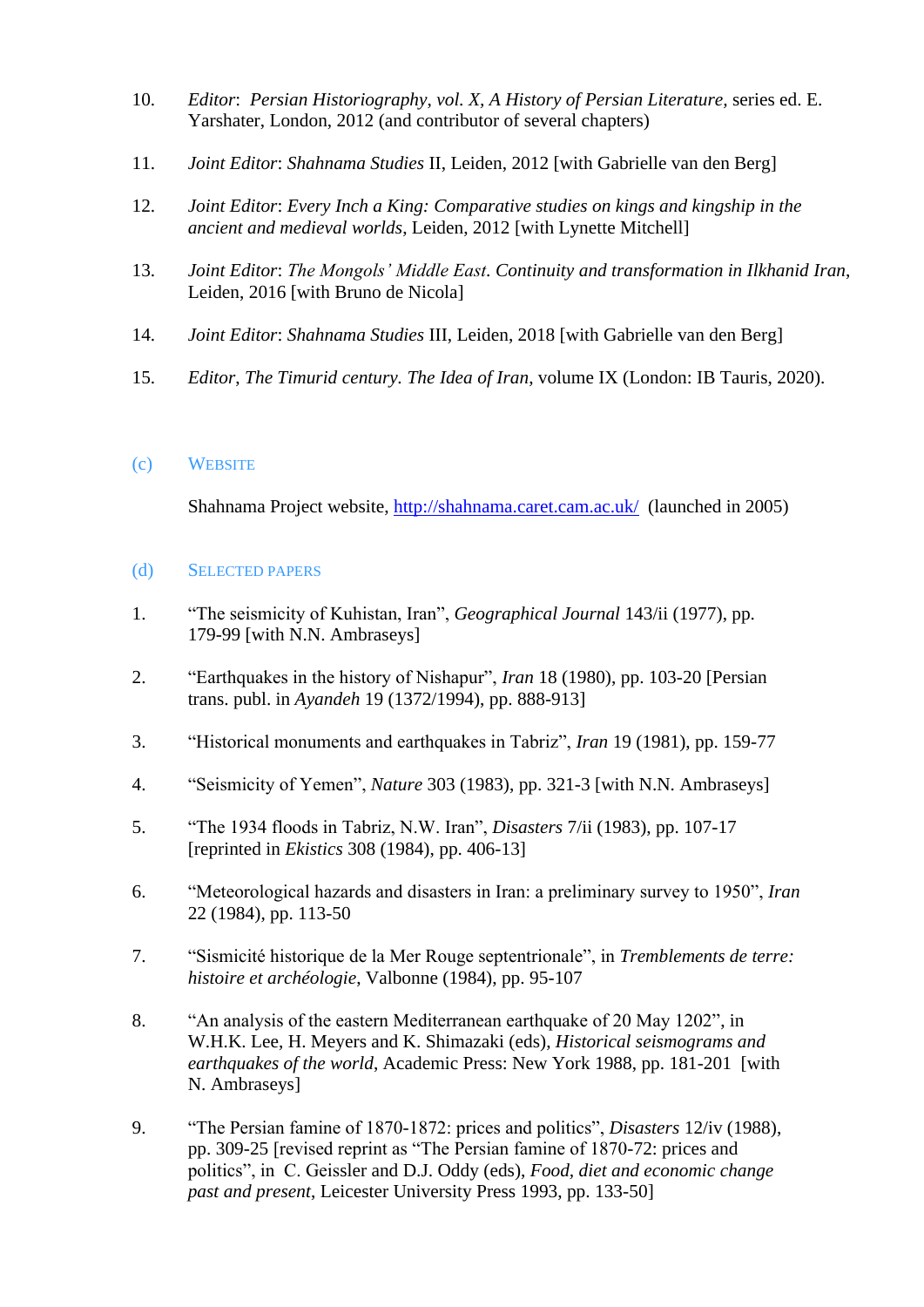- 10. "Evidence for intraplate earthquakes in northwestern Arabia", *Bull. Seism. Soc. Amer*. 79/iv (1989), pp. 1279-81 [with N.N. Ambraseys]
- 11. "The itineraries of Sultan Öljeitü, 1304-1316", *Iran* 28 (1990), pp. 55-70
- 12. "Padshah-i Islam: the conversion of Sultan Mahmud Ghazan Khan", *Pembroke Papers* 1 (1990), pp. 159-77
- 13. "Saladin's Hattin letter", in B.Z. Kedar (ed.), *The Horns of Hattin*, Jerusalem and London 1992, pp. 208-12 [with M.C. Lyons]
- 14. "The Year of the Elephant: Mamluk-Mongol rivalry in the Hejaz in the reign of Abu Sa'id (1317-1335)", *Studia Iranica* 21/ii (1992), pp. 197-214
- 15. "The Chinese-Uighur animal calendar in Persian historiography of the Mongol period", *Iran* 32 (1994), pp. 83-98
- 16. "From Qars to Qandahar: the itineraries of Shah 'Abbas I (995-1038/1587-1629)", in J. Calmard (ed.), *Etudes Safavides*, Tehran-Paris 1993 [1995], pp. 195-224
- 17. "The Barbarians civilized? A look at the acculturation of the Mongols in Iran", *Isfahan University Research Bulletin* 6/i-ii (March 1995), pp. 28-39
- 18. "Historical evidence of faulting in Eastern Anatolia and Northern Syria", *Annali di Geofisica* 38/iii-iv (Sept.-Oct. 1995), pp. 337-43 [with N.N. Ambraseys]
- 19. "The contribution of Arabic sources to the history of mediaeval Iran", in *Sociétés et cultures musulmanes d'hier et aujord'hui, Les chantiers de la recherche*, Strasbourg, 30 juin-3 juillet 1994, AFEMAM Lettre d'information no. 10, Paris 1996, pp. 313-17
- 20. "'Sometimes by the sword, sometimes by the dagger': the role of the Isma'ilis in Mamluk-Mongol relations in the 8th/14th century", in F. Daftary (ed.), *Medieval Isma'ili history and thought*, Cambridge 1996, pp. 247-63
- 21. "Shah 'Abbas and the pilgrimage to Mashhad", in C. Melville (ed.), Safavid Persia. *Pembroke Papers* 4 (1996), pp. 191-229
- 22. "Wolf or Shepherd? Amir Chupan's attitude to government", in J. Raby and T. Fitzherbert (eds), *The Court of the Il-khans, 1290-1340*, Oxford Studies in Islamic Art 12 (1996), pp. 79-93
- 23. "Abu Sa'id and the revolt of the amirs in 1319", in D. Aigle (ed.), *L'Iran face à la domination mongole*, Tehran-Paris 1997, pp. 89-120
- 24. "Hamd Allah Mustawfi's *Zafarnamah* and the historiography of the late Ilkhanid period", in K. Eslami (ed.), *Iran and Iranian Studies: Essays in honor of Iraj Afshar*, Princeton 1998, pp. 1-12.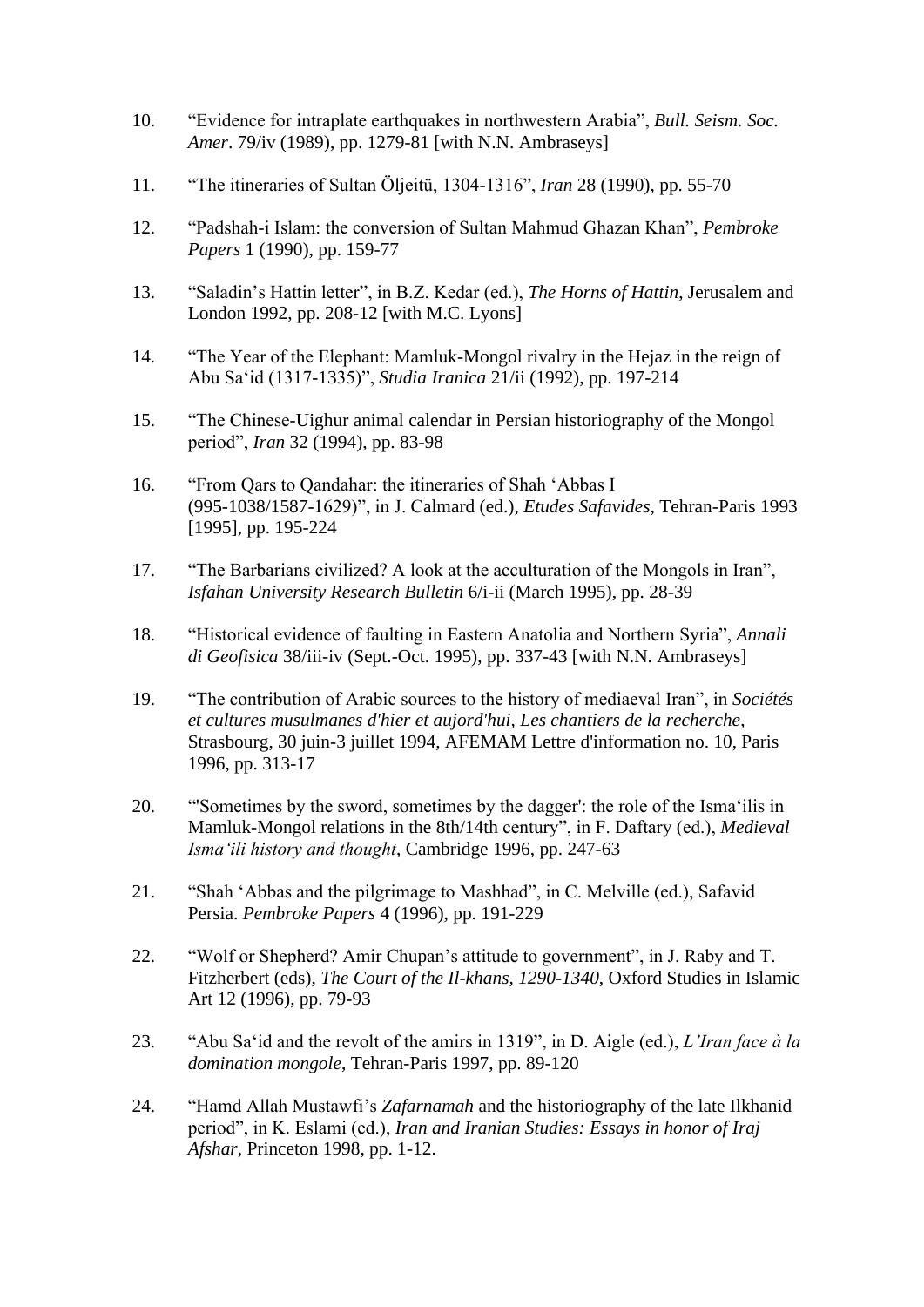- 25. "The Ilkhan Öljeitü's conquest of Gilan (1307): rumour and reality", in R. Amitai-Preiss & D.O. Morgan (eds), *The Mongol empire and its legacy*, Leiden 1999, pp. 73-125
- 26. "A lost source for the reign of Shah 'Abbas: the *Afzal al-tawarikh* of Fazli Khuzani Isfahani", *Iranian Studies* 31/ii (1998) [1999], pp. 263-5
- 27. "History: from the Saljuqs to the Aq Qoyunlu (ca. 1000-1500 C.E.)", *Iranian Studies* 31/iii-iv (1998) [2000], pp. 473-82 [review article]
- 28. "From Adam to Abaqa: Qadi Baidawi's rearrangement of history (part I)", *Studia Iranica* 30/i (2001), pp. 67-86
- 29. "Persian local histories: views from the wings", *Iranian Studies* 33/i-ii (Winter-Spring 2000 [2001]), pp. 7-14
- 30. "The Caspian provinces: a world apart. Three local histories of Mazandaran", *Iranian Studies* 33/i-ii (Winter-Spring 2000 [2001]), pp. 45-91
- 31. "Laurence Lockhart and Persia", in J. Bamberg & Ch. Melville (eds), *Images of Persia. Photographs by Laurence Lockhart 1920s-1930s*, Cambridge 2002, pp. 5- 10 [with J. Bamberg]
- 32. "Historical seismicity and tectonics: the case of the Eastern Mediterranean and the Middle East", in William H.K. Lee *et al.* (eds), *International handbook of earthquake & engineering seismology*, Part A, Amsterdam 2002, pp. 747-63 [with N.N. Ambraseys & J.A. Jackson]
- 33. "The Mongols in Iran", in Linda Komaraoff and Stefano Carboni (eds), *The legacy of Genghis Khan. Courtly art and culture in Western Asia, 1256-1353*, Newhaven and London 2002, pp. 37-61
- 34. "New light on the reign of Shah 'Abbas: volume III of the *Afdal al-tavarikh*", in A. Newman (ed.), *Society and culture in the early modern Middle East: Studies in Iran in the Safavid period*, Leiden 2003, pp. 63-96
- 35. "History and myth: the Persianisation of Ghazan Khan", in É. Jeremías (ed.), *Irano-Turkic cultural contacts in the 11th-17th centuries*, Piliscsaba 2003, pp. 133-60
- 36. "The early Persian historiography of Anatolia", in Judith Pfeiffer & Sholeh A. Quinn (eds), *History and historiography of post-Mongol Central Asia and the Middle East. Studies in honor of John E. Woods*, Wiesbaden 2006, pp. 135-66
- 37. "The *Keshig* in Iran: the survival of the royal Mongol Household**"**, in Linda Komaroff (ed.), *Beyond the Legacy of Genghis Khan*, Leiden 2006, pp. 135-64
- 38. "Text and image in the story of Bizhan and Manizha, I", in Ch. Melville (ed.), Shahnama Studies 1, *Pembroke Papers* 5, Cambridge 2006, pp. 71-96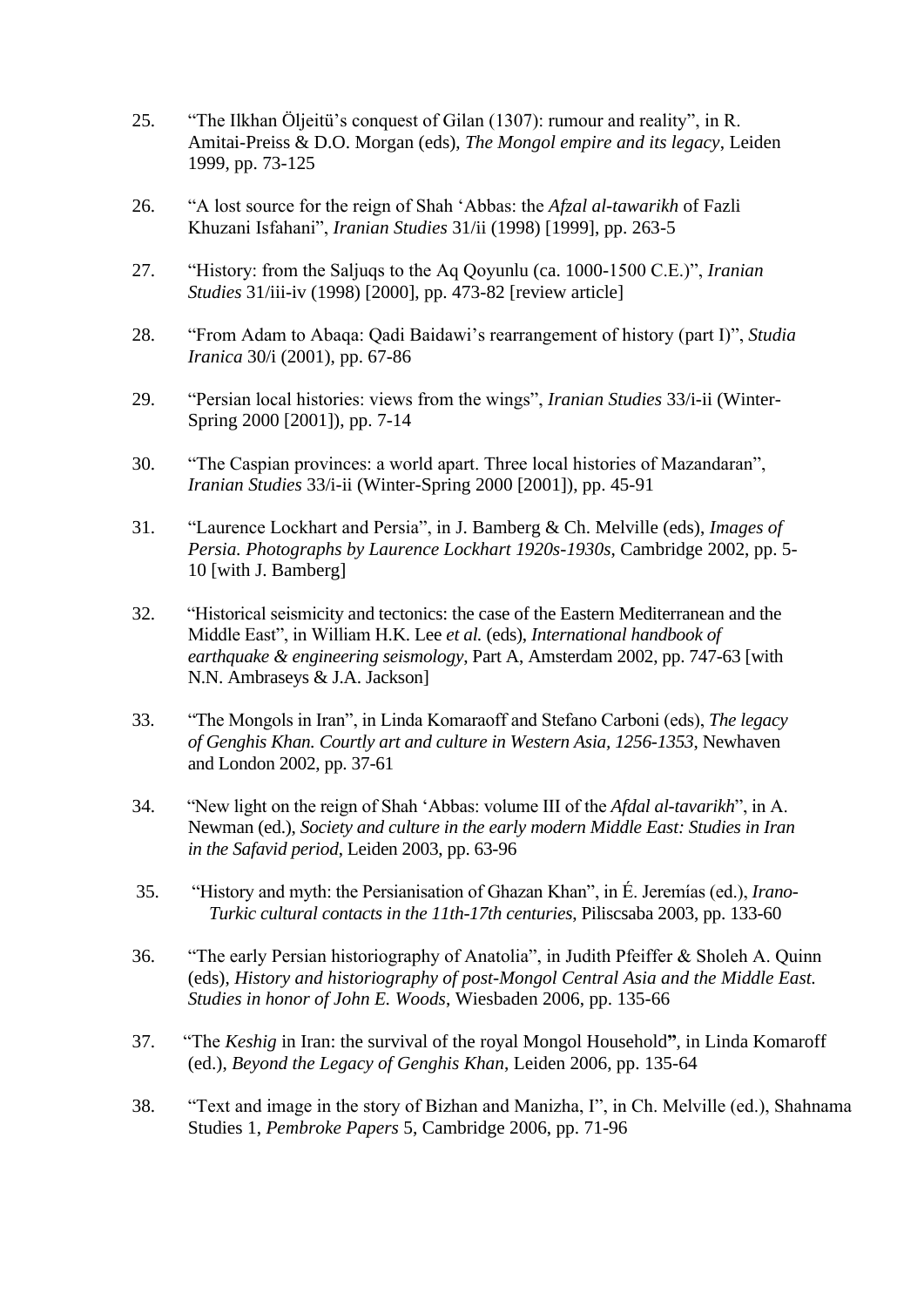- 39. "Ibn Husam's *Hāvarān-nāma* and the *Šāh-nāma* of Firdausī", in Liber Amicorum. Etudes sur l'Iran medieval et moderne offertes à Jean Calmard, ed. M. Bernardini, M. Haneda and M. Szuppe, *Eurasian Studies* 5/i-ii (2006), pp. 219-34 [2007]
- 40. "From Adam to Abaqa: Qadi Baidawi's rearrangement of history (part II)", *Studia Iranica* 36/i (2007), pp. 7-64 [reprinted with Persian trans. together with part I, by Mohammad Reza Tahmasbi, Tehran 2008]
- 41. "Qadi Baidawi's *Nizam al-tawarikh* in the *Safina-yi Tabriz*: an early witness of the text" in A.A. Seyed-Gohrab & S. McGlinn (eds), *A treasury from Tabriz: The great Ilkhanid compendium*, Amsterdam 2007, pp. 92-102
- 42. "From Tabriz to Herat: Persian historiography in the 15<sup>th</sup> century", in M. Ritter, R. Kauz & B. Hoffmann (eds), *Iran und iranisch geprägte Kulturen: Studien zum 65. Geburtstag von Bert G. Fragner [Iran and Iraniate cultures: Studies for Bert G. Fragner on his 65th birthday]*, Wiesbaden: Dr Ludwig Reichert Verlag, 2008, pp. 28-38
- 43. "Between Firdausi and Rashid al-Din. Persian verse chronicles of the Mongol period", *Studia Islamica*, 104-105 (2007 [2008]), pp. 45-65
- 44. "Anatolia under the Mongols", in K. Fleet (ed.), *Cambridge History of Turkey*, vol. I, Cambridge 2009, pp. 51-101
- 45. "*Shahnama*: The Millennium of an Epic Masterpiece", *Iranian Studies* 43/i (2010), pp. 1- 11 (with F. Abdullaeva)
- 46. "Genealogy and exemplary rulership in the *Tarikh-i Chingiz Khan*", in Y. Suleiman (ed.), *Living Islamic History. Studies in honour of Professor Carole Hillenbrand*, Edinburgh 2010, pp. 129-50
- 47. "The 'Shahnameh' in historical context", in Barbara Brend and Charles Melville, *Epic of the Persian Kings. The art of Ferdowsi's Shahnameh*, London 2010, pp. 3-15
- 48. "Serial killers: the mise-en-page of Firdausi's 'Davazdah rukh'", *Persica* 23 (2009-10), pp. 73-107
- 49. "Foreword", in Manfred Milz (ed.), *Painting the Persian Book of Kings today. Ancient text and modern images*, Cambridge 2010, pp. 11-20
- 50. "The illustration of history in Safavid manuscript painting", in Colin P. Mitchell (ed.) *New Perspectives on Safavid Iran: Empire and Society*, London 2011, pp. 163-97
- 51. "Introduction", pp. xxv-lvi; "The historian at work", pp. 56-100; "The Mongol and Timurid periods", pp. 155-208; "Safavid historiography" (with Sholeh A. Quinn), pp. 209-57, in *Persian Historiography*, ed. C. Melville, *A History of Persian Literature,* ed. E. Yarshater, vol. X, London, 2012.
- 52. "The landscape of Persian art", in *The Sarikhani collection. An introduction*, London, 2012, pp. 120-26
- 53. "Introduction", in C. Melville & G. van den Berg (eds), *The reception of Firdausi's*  Shahnama, *Shahnama Studies* II, Leiden, 2012, pp. 1-8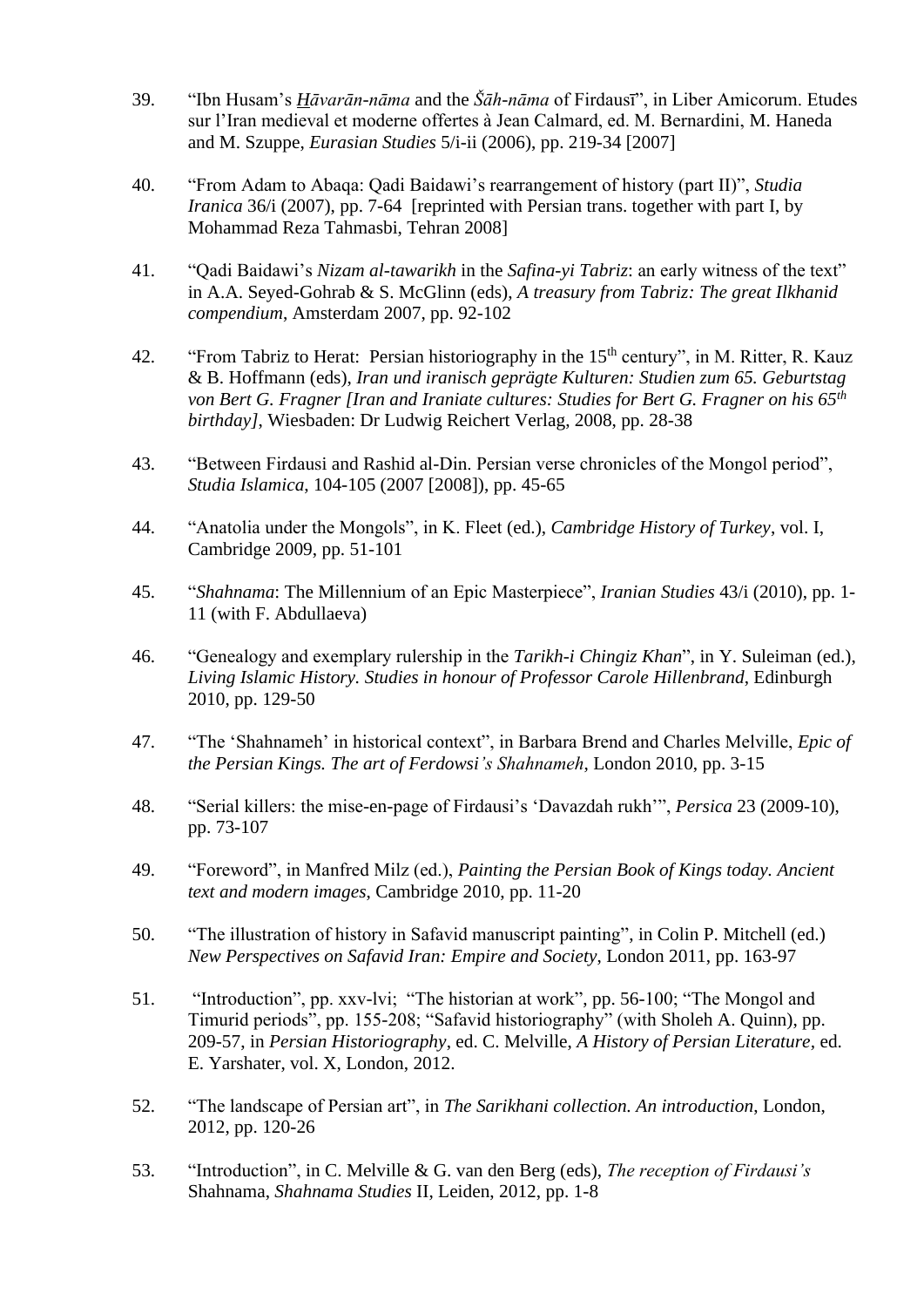- 54. "The Russian Reception of Khayyam: From Text to Image", in *The Great Umar Khayyam: A global Reception of the Rubaíyat*, ed. A.A. Seyed-Gohrab, Leiden, 2012, pp. 161-88 (with F. Abdullaeva & N. Chalisova)
- 55. "The *Shahnama* and the Persian 'Arts of the Book'", in *Dar al-Athar al-Islamiyya* 36/no. 1 (Kuwait, 2012), pp. 25-20 (24-27 Arabic)
- 56. "The 'Arts of the Book' and the diffusion of Persian Culture", in Susan Scollay (ed.), Persian Cultural Crossroads. *The La Trobe Journal* 91 (June 2013), pp. 6-21
- 57. "'Every Inch a King'. Kings and kingship in the ancient and medieval worlds", in Lynette Mitchell & Charles Melville (eds), *Every Inch a King: Comparative studies on kings and kingship in the ancient and medieval worlds*, Leiden, 2013, pp. 1-21 (with L. Mitchell)
- 58. "The Royal image in Mongol Iran", in Lynette Mitchell & Charles Melville (eds), *Every Inch a King: Comparative studies on kings and kingship in the ancient and medieval worlds*, Leiden, 2013, pp. 343-69
- 59. "The itineraries of Shahrukh b. Timur (1405-47)", in D. Durand-Guédy (ed.), *Turko-Mongol Rulers, Cities and City Life*, Leiden, 2013, pp. 285-315
- 60. "The story of Furūd in the *Shāhnāma* and elsewhere and the apportionment of blame", in Olga M. Davidson & Marianna Shreve Simpson (eds), *Ferdowsi's Shāhnāma: Millennial Perspectives* (ILEX Foundation, Boston, MA & Center for Hellenic Studies, Washington, DC) Distributed by Harvard University Press, 2013, pp. 58-71
- 61. "Rubrics and chapter headings in the Shahnameh", *Nameh-ye Baharestan* NS 1 (2013), pp. 236-47
- 62. "Reflections of Iran's contacts with the East in Firdausi's *Shahnama*: Textual and visual evidence", in *Iranian influences on oecumenic cultural exchanges*, KACAS International Conference, Korean Association for Central Asian Studies, 2013, pp. 35-43
- 63. "Northern Iraq: Historical and political context", in Rachel Ward (ed.), *Court and craft. A masterpiece from Northern Iraq*, London: Courtauld, 2014, pp. 16-22
- 64. "Fantasy and animal fables: the illustration of Persian literature in English", *Anglistik. International Journal of English Studies* 25/1 (2014), pp. 45-60
- 65. "'Ali Yazdi and the *Shāhnāme*", in Forogh Hashabeiky (ed.), *International* Shāhnāme *Conference: The second millennium. Conference volume*, Uppsala, 2014, pp. 117-33
- 66. "Gazurgahi's *Majalis al-'ushshaq*, Amir Khusrau Dihlavi and Fakhr al-Din 'Iraqi", in Azarmi Dukht Safavi (ed.), *Sufistic literature in Persian: Tradition and dimensions. Volume of papers presented in the seminar*, vol. II, Aligarh, 2014, pp. 28-37
- 67. "Persian studies in Britain: a brief review", in *Didgah: New Perspectives on UK-Iran cultural relations*, ed. Nick Wadham-Smith & Danny Whitehead, London: British Council, 2015, pp. 30-46 [with Firuza Melville]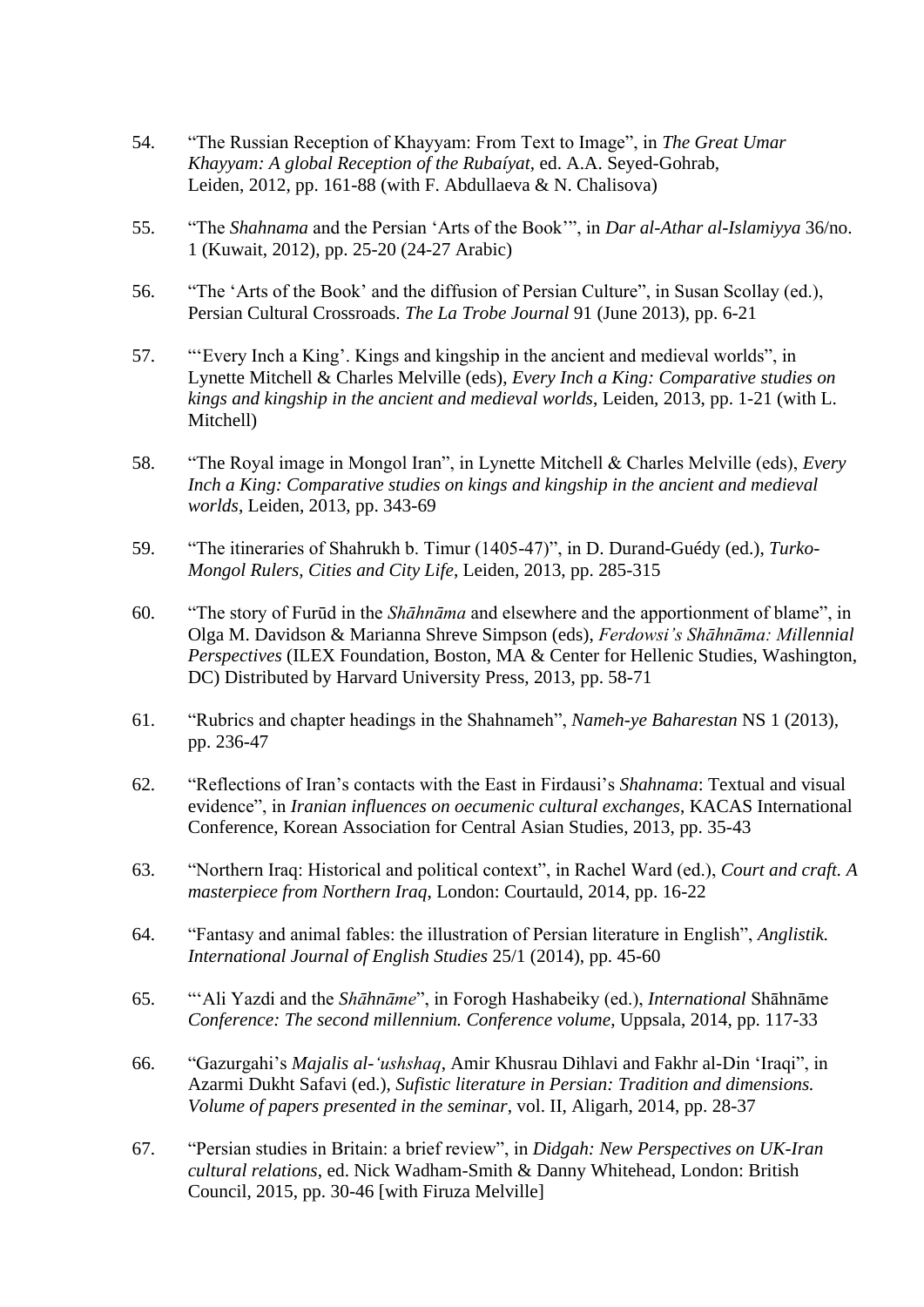- 68. "The Shahnama Project: a digital index of illustrated manuscripts", *Book 2.0* 4/1-2 (2014 [2015]), pp. 31-46
- 69. "Editors' Preface", in *A Chronicle of the reign of Shah 'Abbas. Fazli Beg Khuzani Isfahani*, ed. Kioumars Ghereghlou (Gibb Memorial Trust, 2015), pp. xi-lxx [with Kioumars Ghereghlou]
- 70. "The horrors of war and the arts of peace: Images of battle in Persian manuscripts", in Kurt Franz & Wolfgang Holzwarth (eds), *Nomad military power in Iran and adjacent areas in the Islamic period*. Nomaden und Sesshafte 18, Wiesbaden: Reichert, 2015, pp. 155-91
- 71. "Rashīd al-Dīn and the Shāhnāmeh", in The Mongols and post-Mongol Asia. Studies in Honour of David O. Morgan. *JRAS* 26/1-2 (2016), pp. 201-14
- 72. "Introduction", in Bruno de Nicola & Charles Melville (eds), *The Mongols' Middle East: Continuity and Transformation in Ilkhanid Iran*, Leiden, 2016, pp. 1-8 [with Bruno de Nicola]
- 73. "The end of the Ilkhanate and after. Observations on the collapse of the Mongol World Empire", in Bruno de Nicola & Charles Melville (eds), *The Mongols' Middle East: Continuity and Transformation in Ilkhanid Iran*, Leiden, 2016, pp. 309-35
- 74. "The *Shâhnâmeh* manuscript tradition: The next 1000 years?", in Sunil Sharma and Burzine Waghmar (eds), *Firdawsii Millennium Indicum: Proceedings of the Shahnama Millenary Seminar, The K R Cama Oriental Institute, Mumbai, 8-9 January, 2011*, Mumbai, 2016, pp. 19-34.
- 75. "The illustration of the Turko-Mongol era in the Berlin Diez albums", in Julia Gonnella, Friedrike Weis & Christoph Rauch (eds), *The Diez Albums. Contexts and contents*, Leiden, 2016, pp. 221-42.
- 76. "New light on Shah 'Abbas and the construction of Isfahan", *Muqarnas* 33 (2016), pp. 155-76.
- 77. "Sultans and lovers: Gazurgahi's tales of royal infatuation", *Iran* 55.1 (2017), pp. 11-23.
- 78. "Preface", in *The Geographical part of the Nuzhat al-Qulūb*, tr. G. Le Strange, repr. EJW Gibb Memorial Trust, 2017, pp. v-viii.
- 79. "Preface", in E. Blochet, *Introduction à l'histoire des Mongols de Fadl Allah Rashid eddin*, repr. EJW Gibb Memorial Trust, 2017, pp. iii-xii.
- 80. "The demon Barkhiyas at the well of Bizhan. Two versions", in G. van den Berg & C. Melville (eds), *Shahnama Studies* III, Leiden, 2018, pp. 33-93
- 81. "Introduction", in *Shahnama Studies* III, ed. G. van den Berg & C. Melville, Leiden, 2018, pp. 1-5 [with G. van den Berg]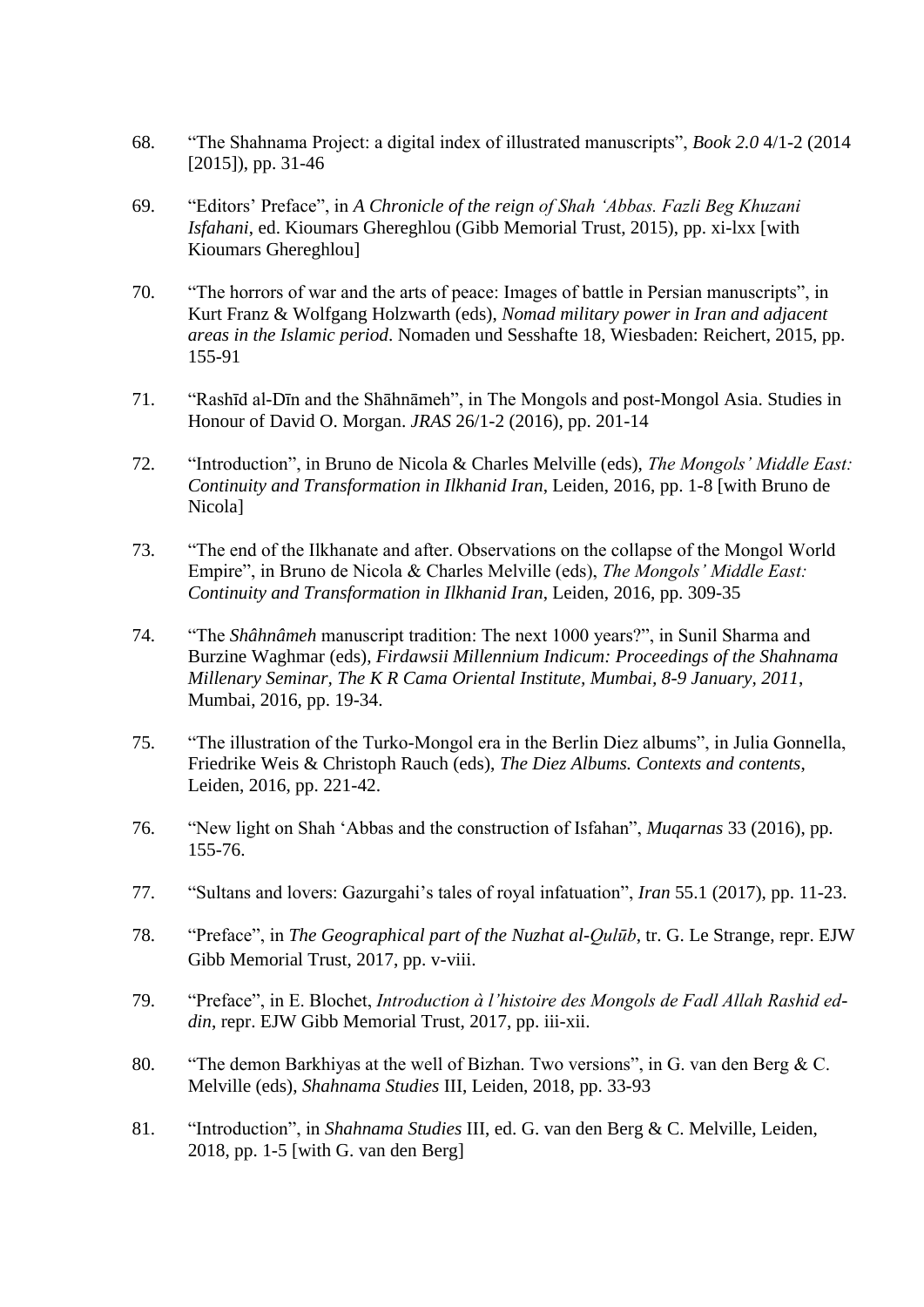- 82. "Iraj Afshar and the historiography of Yazd", in *Research articles and studies in honour of Iraj Afshar*, ed. Ibrahim Chabbouh & François Déroche, Al-Furqan Study Series, 2017 [2018], pp. 71-90.
- 83. "The illustration of history in Persian manuscripts", *Iran* 56.1 (2018), pp. 47-63
- 84. "Preface", in H.L. Rabino, *Mázandarán and Astarábád*, rep. EJW Gibb Memorial Trust, 2018, pp. vii-x.
- 85. "The *Shahnameh* in India: *Tarikh-i Dilgusha-yi Shamshir Khani*", in *The layered heart: Essays on Persian poetry. A celebration in honor of Dick Davis*, ed. A.A. Seyed-Gohrab, Washington DC: Mage, 2018 [2019], pp. 413-41.
- 86. "Foreword: Illustrating history", *Iran* 57, no. 1 (2019), pp. 1-2.
- 87. "Visualising Tamerlane: history and its image", *Iran* 57, no. 1 (2019), pp. 83-106.
- 88. "Notes on some manuscripts of 'Abd-Allah Hatifi's *Timurnama* in Cambridge University collections", *Asiatica* 12, no. 2 (St Petersburg, 2019), pp. 54-68.
- 89. "The 'Big Head' *Shāhnāma* in Istanbul and elsewhere: Some codicological and iconographical observations", in *The Arts of Iran in Istanbul and Anatolia. Seven Essays*, ed. Olga M. Davidson & Marianna Shreve Simpson, Ilex Foundation Series no. 20 (Washington D.C.: Center for Hellenic Studies, 2019), pp. 113-49.
- 90. "Ghazan Khan's political will and testament: Further light on the Mongol household", Mongols in the 14th century, *Ming Qing Yanjiu* 22, no. 2 (2018 [2019]), pp. 164-90.
- 91. "Concepts of government and state formation in Mongol Iran", in *The Idea of Iran*, vol. 8, *Iran after the Mongols*, ed. Sussan Babaie (London: I.B. Tauris, 2019), pp. 33-54.
- 92. "A mechanical clock in Kashan in the early 17<sup>th</sup> century", *Studia Litteraria Universitatis Iagellonicae Cracoviensis*, Cracow, 2019, special issue, Volume in Honor of Professor Anna Krasnowolska, pp. 135-41.<https://doi:10.4467/20843933ST.19.028.10971>
- 93. "Introduction", in *The Timurid century. The Idea of Iran*, vol. 9, ed. C. Melville (London: IB Tauris, 2020), pp. 1-5.
- 94. "Shah 'Abbas's patronage of the dynastic shrine at Ardabil", *Muqarnas* 37 (2020), pp. 109-36.

## (e) ENCYCLOPAEDIA ARTICLES

- 1. "Bologan Katun", *Encyclopaedia Iranica* IV/4 (1989), pp. 338-39.
- 2. "Chobanids", *Encyclopaedia Iranica* V/4 (1991), pp. 496-502 [with A. Zaryab].
- 3. "Coban", *Encyclopaedia Iranica* V/8 (1992), pp. 875-78.